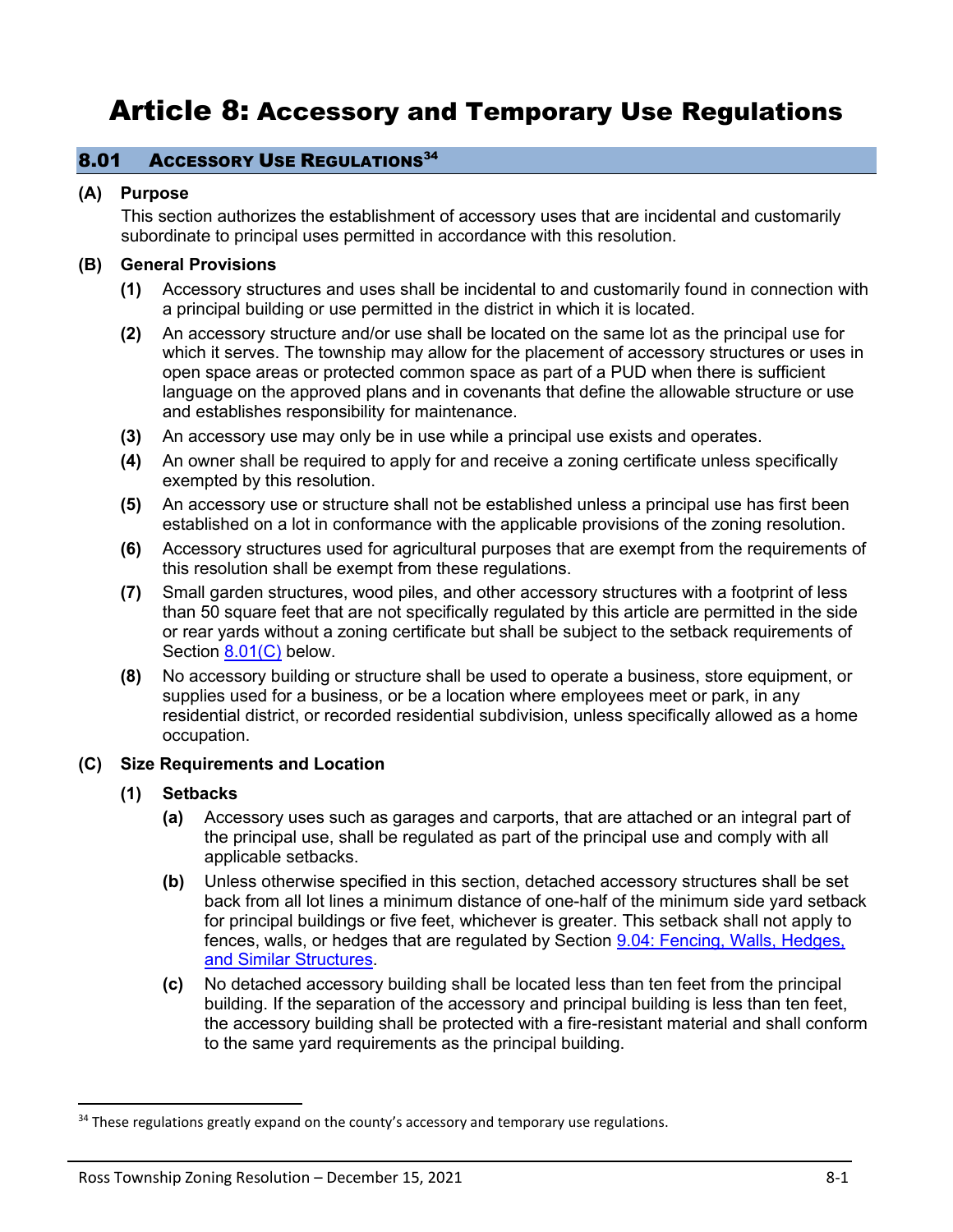#### **(2) Number and Size Requirements**

- **(a)** In residential zoning districts, [Table 8.01-1](#page-1-0) shall establish the maximum square feet of all accessory buildings on any single lot based on the total lot area.
- **(b)** In no case shall the aggregated square footage of all accessory building footprints exceed 50 percent of any yard nor shall it exceed the footprint of the principal building.

<span id="page-1-0"></span>

| TABLE 8.01-1: MAXIMUM FOOTPRINT OF ACCESSORY BUILDINGS IN RESIDENTIAL ZONING DISTRICTS |                                                              |  |  |  |
|----------------------------------------------------------------------------------------|--------------------------------------------------------------|--|--|--|
| Lot Area (Acres)                                                                       | Maximum Square Feet of Accessory Building Footprints per Lot |  |  |  |
| Up to 1.0 Acre                                                                         | 75035                                                        |  |  |  |
| 1.0 to 3.0 Acres                                                                       | 1.500                                                        |  |  |  |
| 3.0 to 5.0 Acres                                                                       | 2.500                                                        |  |  |  |
| 5.0 Acres or More                                                                      | 3.500                                                        |  |  |  |

**(c)** [Table 8.01-2](#page-1-1) below, identifies the maximum number of certain accessory structures permitted on any single lot.

<span id="page-1-1"></span>

| <b>TABLE 8.01-2:LIMITS OF CERTAIN ACCESSORY STRUCTURES</b>                                                               |                                             |  |  |  |  |
|--------------------------------------------------------------------------------------------------------------------------|---------------------------------------------|--|--|--|--|
| <b>Accessory Structure</b>                                                                                               | <b>Maximum Number of Structures per Lot</b> |  |  |  |  |
| Detached Accessory Buildings                                                                                             | $3^{36}$                                    |  |  |  |  |
| Ground-Mounted Solar Energy Systems                                                                                      |                                             |  |  |  |  |
| Swimming Pools and Hot Tubs                                                                                              | 1 each                                      |  |  |  |  |
| Other Accessory Structure similar in nature to the above-<br>mentioned structures, as determined by the Zoning Inspector |                                             |  |  |  |  |

#### **(3) Maximum Height**

Unless otherwise specified in this section, the maximum height of accessory structures or buildings shall be  $24^{37}$  feet or the maximum height of the principal building, whichever is less. The height shall be measured as defined in Section  $5.05(A)(4)(a)$ .

#### <span id="page-1-2"></span>**(D) Permitted Accessory Uses**

[Table 8.01-3](#page-3-0) lists the accessory uses and structures allowed within all zoning districts. The following is an explanation of the abbreviations and columns in [Table 8.01-3.](#page-3-0)

#### **(1) Permitted Use (P)**

- **(a)** A "P" in a cell indicates that an accessory use or structure is permitted by-right in the respective zoning district. Permitted uses are subject to all other applicable regulations of this resolution.
- **(b)** Permitted uses or structures are approved administratively by the Zoning Inspector through the zoning certificate procedure.

<sup>&</sup>lt;sup>35</sup> The county only permits one building of up to 576 square feet on lots of one acre or less. This is the equivalent of a small, two-car garage. Given that most people who have a detached garage also have a storage shed or other, and that 576 is tight two-car garage, we recommend allowing a slightly higher threshold knowing that the yard size will dictate the total size as it cannot exceed 50% coverage of any yard. The remaining numbers for larger lots are from Butler County.

<sup>&</sup>lt;sup>36</sup> Currently it appears that Butler County allows one accessory building but many people might have a detached garage and storage shed or two storage sheds so we recommend increasing this number as the total square footage allowed will largely dictate the number of buildings.

<sup>&</sup>lt;sup>37</sup> This is a slight increase from the current provision of 20 feet but only because the measurement is to the top of the top most portion of the building, regardless of roof type.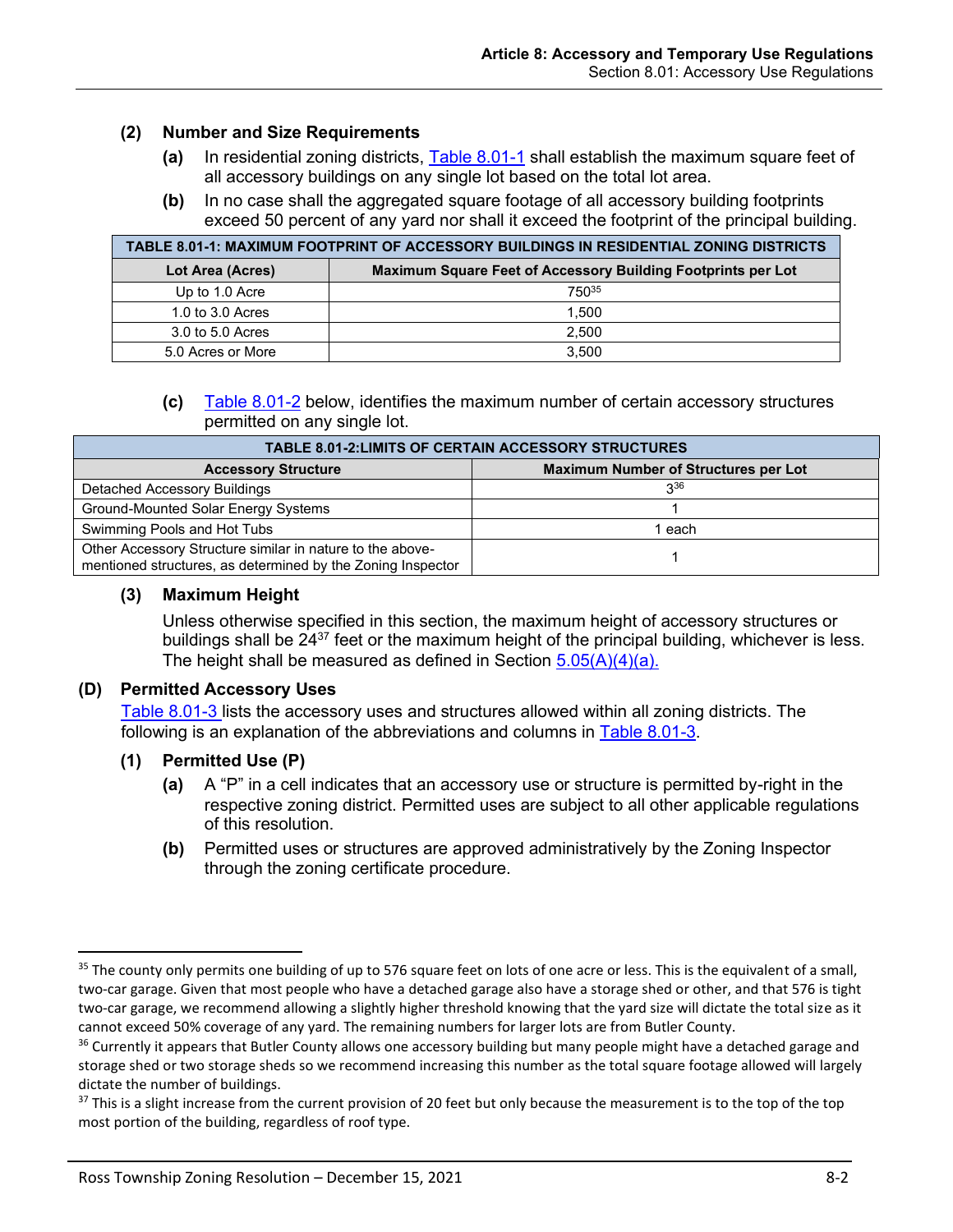# **(2) Permitted Use with Use-Specific Standards (PS)**

- **(a)** A "PS" in a cell indicates that the accessory use or structure category is allowed by-right in the respective zoning district if it meets the additional standards set forth in the last column of [Table 8.01-3.](#page-3-0) Permitted uses with standards are subject to all other applicable regulations of this resolution.
- **(b)** Uses or structures permitted with standards under this category are approved administratively by the Zoning Inspector through the zoning certificate procedure (See Section 3.04: Zoning Certificate (Section 25.3).).

#### **(3) Conditional Use (C)**

- **(a)** A "C" in a cell indicates that an accessory use or structure may be permitted if approved through the conditional use review (See Section 3.06: Variance or Conditional Use.). Conditional uses may be subject to use-specific standards as identified in the last column of [Table 8.01-3.](#page-3-0)
- **(b)** Conditional uses are subject to all other applicable regulations of this resolution.
- **(c)** The existence of additional use-specific standards in this resolution shall not be implied to be the only standards the use is required to meet. Any use that is permitted as a conditional use shall be subject to the general review standards for conditional uses in Section 3.06(C): Conditional Use Review Criteria.

#### **(4) Prohibited Uses**

A blank and/or shaded cell indicates that an accessory use or structure is prohibited in the respective zoning district.

#### **(5) Zoning Certificate Required**

The "Zoning Certificate Required" column identifies if a zoning certificate is required for the applicable accessory use or structure.

#### **(6) Yards Permitted**

The "Yards Permitted" column identifies in which yards the applicable accessory use or structure is permitted. See also Section  $5.05(A)$ , for more information about specific yard locations for interior, corner, through, flag or panhandle, cul-de-sac, or curved street lots, etc.

#### **(7) Numerical References (Last Column)**

The numbers contained in the "Use-Specific Standards" column are references to additional standards and requirements that apply to the use and structure type listed. Standards referenced in the "Use-Specific Standards" column apply in all zoning districts unless otherwise expressly stated and may apply to a conditionally permitted use and/or a permitted use with use-specific standards.

#### **(8) Unlisted Uses**

If an application is submitted for a use that the Zoning Inspector determines is not defined or established in [Table 8.01-3,](#page-3-0) the applicant may choose to take one of the actions identified in Section 5.03(B)(6).

# **(9) Accessory Uses in PUD Districts**

Accessory uses for development within a PUD District shall be regulated based on the principal use. See Section 7.04(A)(3).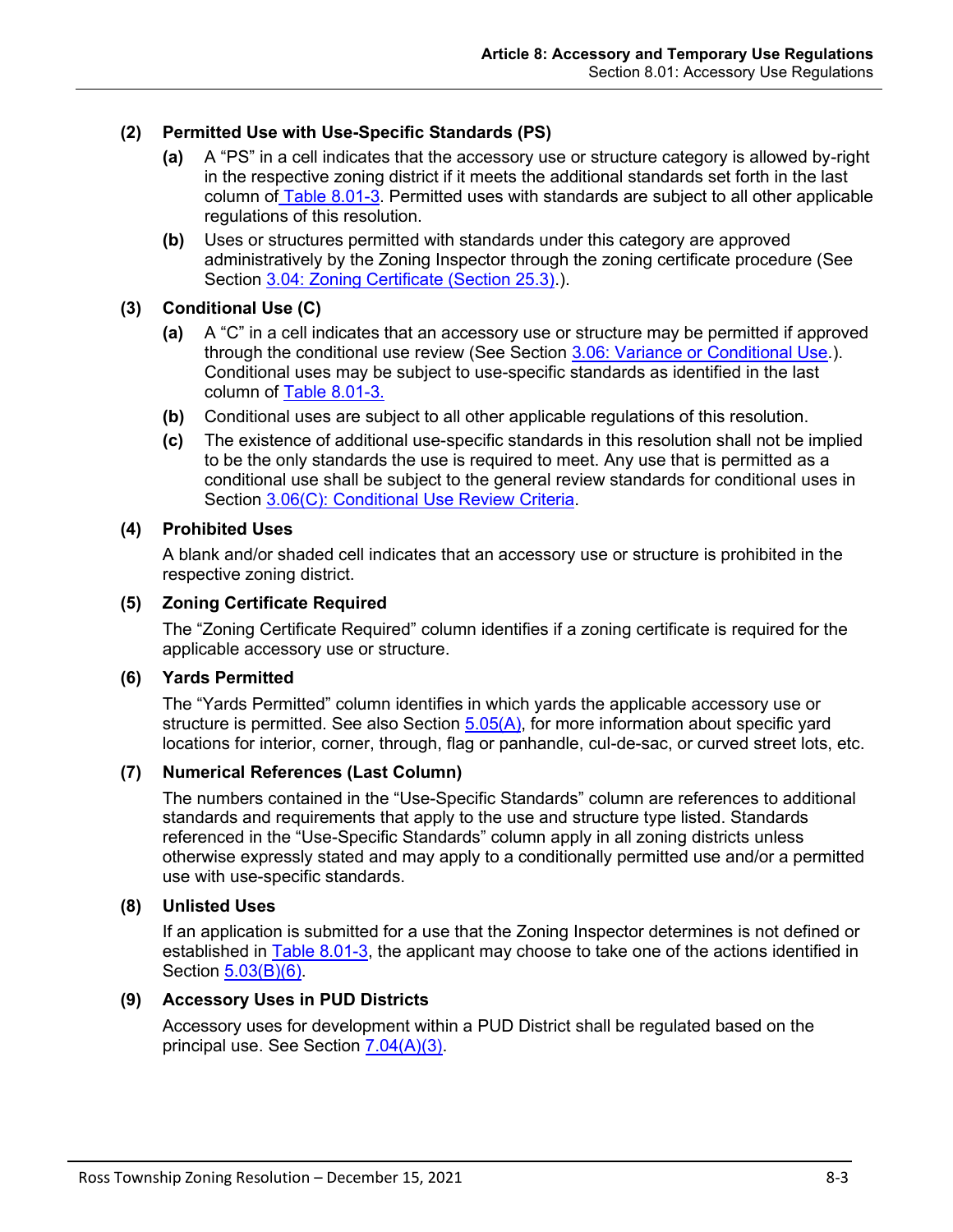<span id="page-3-0"></span>

| TABLE 8.01-3: PERMITTED ACCESSORY USE TABLE                                                                                                                               |                                             |                                        |                                                 |                                                                   |                                                         |  |  |  |
|---------------------------------------------------------------------------------------------------------------------------------------------------------------------------|---------------------------------------------|----------------------------------------|-------------------------------------------------|-------------------------------------------------------------------|---------------------------------------------------------|--|--|--|
| <b>Permitted Uses</b><br>P = Permitted Use<br>PS = Permitted with Additional Use-<br><b>Specific Standards</b><br>$C =$ Conditional Use<br><b>Blank Cell = Prohibited</b> | A-1, R-1, R-<br>1A, R-2, R-3,<br>R-4, & F-1 | $B-1, B-2,$<br>$B-3, B-4,$<br>or $M-1$ | Zoning<br><b>Certificate</b><br><b>Required</b> | <b>Yards Permitted</b><br>$F =$ Front<br>$S = Side$<br>$R = Rear$ | <b>Use-Specific</b><br><b>Standards</b><br>See Section: |  |  |  |
| <b>Accessibility Ramps</b>                                                                                                                                                | PS                                          | <b>PS</b>                              | Yes                                             | F, S, or R                                                        | 8.01(E)(1)                                              |  |  |  |
| <b>Accessory Dwelling Units</b>                                                                                                                                           | <b>PS</b>                                   |                                        | Yes                                             | S or R                                                            | 8.01(E)(2)                                              |  |  |  |
| Amateur Radio Antennas <sup>38</sup>                                                                                                                                      | PS                                          | <b>PS</b>                              | Yes                                             | S or R                                                            | 8.01(E)(3)                                              |  |  |  |
| <b>Automated Teller Machines</b><br>(ATM)                                                                                                                                 |                                             | PS or C                                | Yes                                             | S or R                                                            | 8.01(E)(4)                                              |  |  |  |
| <b>Basketball Hoops</b>                                                                                                                                                   | <b>PS</b>                                   | <b>PS</b>                              | <b>No</b>                                       | F, S, or R                                                        | 8.01(E)(5)                                              |  |  |  |
| <b>Community Gardens</b>                                                                                                                                                  | <b>PS</b>                                   | <b>PS</b>                              | Yes                                             | F, S, or R                                                        | 8.01(E)(7)                                              |  |  |  |
| <b>Detached Accessory Buildings</b><br>and Structures                                                                                                                     | <b>PS</b>                                   | <b>PS</b>                              | Yes                                             | F, S or R                                                         | 8.01(E)(8)                                              |  |  |  |
| <b>Drive-Through Facilities</b>                                                                                                                                           |                                             | <b>PS</b>                              | Yes                                             | S or R                                                            | 8.01(E)(9)                                              |  |  |  |
| Farm Markets <sup>39</sup>                                                                                                                                                | <b>PS</b>                                   | <b>PS</b>                              | No                                              | F, S, or R                                                        | 8.01(E)(10)                                             |  |  |  |
| Home Occupations                                                                                                                                                          | <b>PS</b>                                   |                                        | Yes                                             | Inside principal<br>building                                      | 8.01(E)(11)                                             |  |  |  |
| Nursery Schools or Day Care<br>Centers (Children or Adults)                                                                                                               | PS                                          | <b>PS</b>                              | Yes                                             | Inside principal<br>building                                      | 8.01(E)(12)                                             |  |  |  |
| <b>Outdoor Dining</b>                                                                                                                                                     |                                             | <b>PS</b>                              | Yes                                             | F, S, or R                                                        | 8.01(E)(13)                                             |  |  |  |
| Outdoor Display or Sales                                                                                                                                                  |                                             | <b>PS</b>                              | Yes                                             | See Section<br>8.01(E)(14)                                        | 8.01(E)(14)                                             |  |  |  |
| Outdoor Storage and Bulk Sales                                                                                                                                            |                                             | <b>PS</b>                              | Yes                                             | See Section<br>8.01(E)(15)                                        | 8.01(E)(15)                                             |  |  |  |
| Outdoor Vending Machines and<br>Drop Boxes                                                                                                                                |                                             | <b>PS</b>                              | <b>No</b>                                       | See Section<br>8.01(E)(16)                                        | 8.01(E)(16)                                             |  |  |  |
| Playsets, Treehouses and<br>Trampolines                                                                                                                                   | <b>PS</b>                                   |                                        | See Section 8.01(E)(17).                        |                                                                   |                                                         |  |  |  |
| Porches. Decks, and Patios                                                                                                                                                | <b>PS</b>                                   | <b>PS</b>                              | See Section 8.01(E)(18).                        |                                                                   |                                                         |  |  |  |
| Satellite Dishes                                                                                                                                                          |                                             |                                        | See 8.01(E)(19).                                |                                                                   |                                                         |  |  |  |
| Short-Term Rental                                                                                                                                                         | PS                                          |                                        | No.                                             | Inside principal<br>building                                      | 8.01(E)(20)                                             |  |  |  |
| Solar Panels                                                                                                                                                              | <b>PS</b>                                   | <b>PS</b>                              | Yes                                             | See Section<br>8.01(E)(21)                                        | 8.01(E)(21)                                             |  |  |  |
| <b>Swimming Pools</b>                                                                                                                                                     | <b>PS</b>                                   | <b>PS</b>                              | Yes                                             | $\mathsf{R}$                                                      | 8.01(E)(22)                                             |  |  |  |
| Type-B day care homes (1-6<br>children)                                                                                                                                   | <b>PS</b>                                   |                                        | Yes                                             | Inside principal<br>building                                      | 8.01(E)(23)                                             |  |  |  |

# <span id="page-3-1"></span>**(E) Use-Specific Standards**

#### **(1) Accessibility Ramps**

Ramps that provide access to buildings for the disabled are permitted in all zoning districts and may encroach in all setbacks but shall not encroach on a public sidewalk, right-of-way, or street.

<sup>&</sup>lt;sup>38</sup> The township has to allow for these and have limited authority over the regulations beyond the basics we have included in this draft.

<sup>&</sup>lt;sup>39</sup> Farm markets are what the ORC allows (and makes the township allow) for agricultural uses.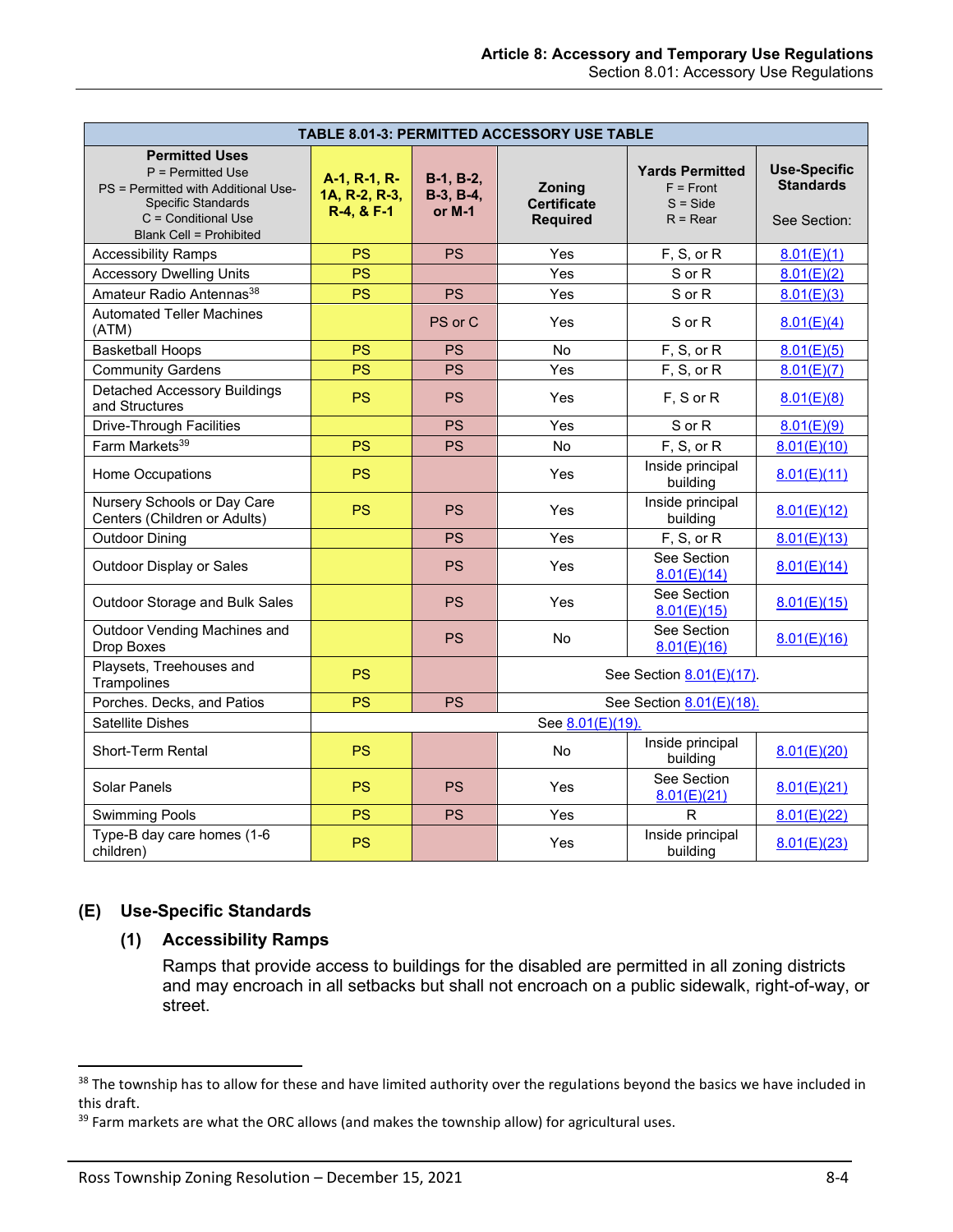# <span id="page-4-0"></span>**(2) Accessory Dwelling Units**

- **(a)** Only one accessory dwelling unit shall be permitted on a lot.
- **(b)** Accessory dwelling units shall be exempt from the minimum lot area requirements in the applicable zoning district.
- **(c)** An accessory dwelling unit shall contain separate kitchen and bathroom facilities.
- **(d)** Accessory dwelling units may be allowed when attached to the principal dwelling unit, in a detached accessory building.
- **(e)** Detached accessory dwelling units shall be considered an accessory building for the purposes of calculating the maximum number and size of accessory buildings.
- **(f)** Each accessory dwelling unit shall have an entrance separate from the primary dwelling.
- **(g)** An accessory dwelling unit shall not exceed 750 square feet or 45 percent of the floor area of the primary dwelling, whichever is less.
- **(h)** One accessible off-street parking space shall be provided for the accessory dwelling unit in addition to the off-street parking spaces required for the primary dwelling in Section 12.05(B).
- **(i)** Accessory dwelling units shall only be permitted when accessory to a single-family dwelling principal use.
- **(j)** Only one family or, alternatively, one housekeeping unit may reside on any lot with a single-family dwelling principal use.<sup>40</sup>
- **(k)** The accessory dwelling unit shall be connected to public water and sewer.

#### <span id="page-4-1"></span>**(3) Amateur Radio Antennas**

- **(a)** Towers used to support amateur radio antenna shall not exceed 70 feet in height.
- **(b)** Such a tower shall be set back a minimum of one foot from each lot line for every one foot in height. All guy wires, if applicable, shall be set back a minimum of ten feet from all lot lines.
- **(c)** Any tower and related structures shall be installed in accordance with the instructions furnished by the manufacturer of the tower model. An antenna mounted on a tower may be modified and changed at any time so long as the published allowable load on the tower is not exceeded and the structure of the tower remains in accordance with the manufacturer's specifications.

#### <span id="page-4-2"></span>**(4) Automated Teller Machines (ATM)**

- **(a)** If the ATM is part of a drive-through facility, the ATM shall be subject to the vehicle stacking requirements of Section 12.07: Vehicle Stacking Requirements.
- **(b)** ATMs that are located within the interior of the building shall be regulated as part of the principal use.
- **(c)** ATMs that are attached to a principal building shall be reviewed as part of a zoning certificate application.
- **(d)** Stand-alone ATMs that are independent from any building shall be permitted only as a conditional use with approval required by the Police Department.

#### <span id="page-4-3"></span>**(5) Basketball Hoops**

**(a)** Basketball courts shall be regulated in the same manner as a patio.

<sup>&</sup>lt;sup>40</sup> The purpose of this is to keep single-family uses on the same lot so if up to five unrelated people (housekeeping unit) live together, some of them may live in the ADU while others in the single-family dwelling but the total of unrelated people on the lot will not exceed five. The same with family, in which case, members of the same family can reside in the ADU.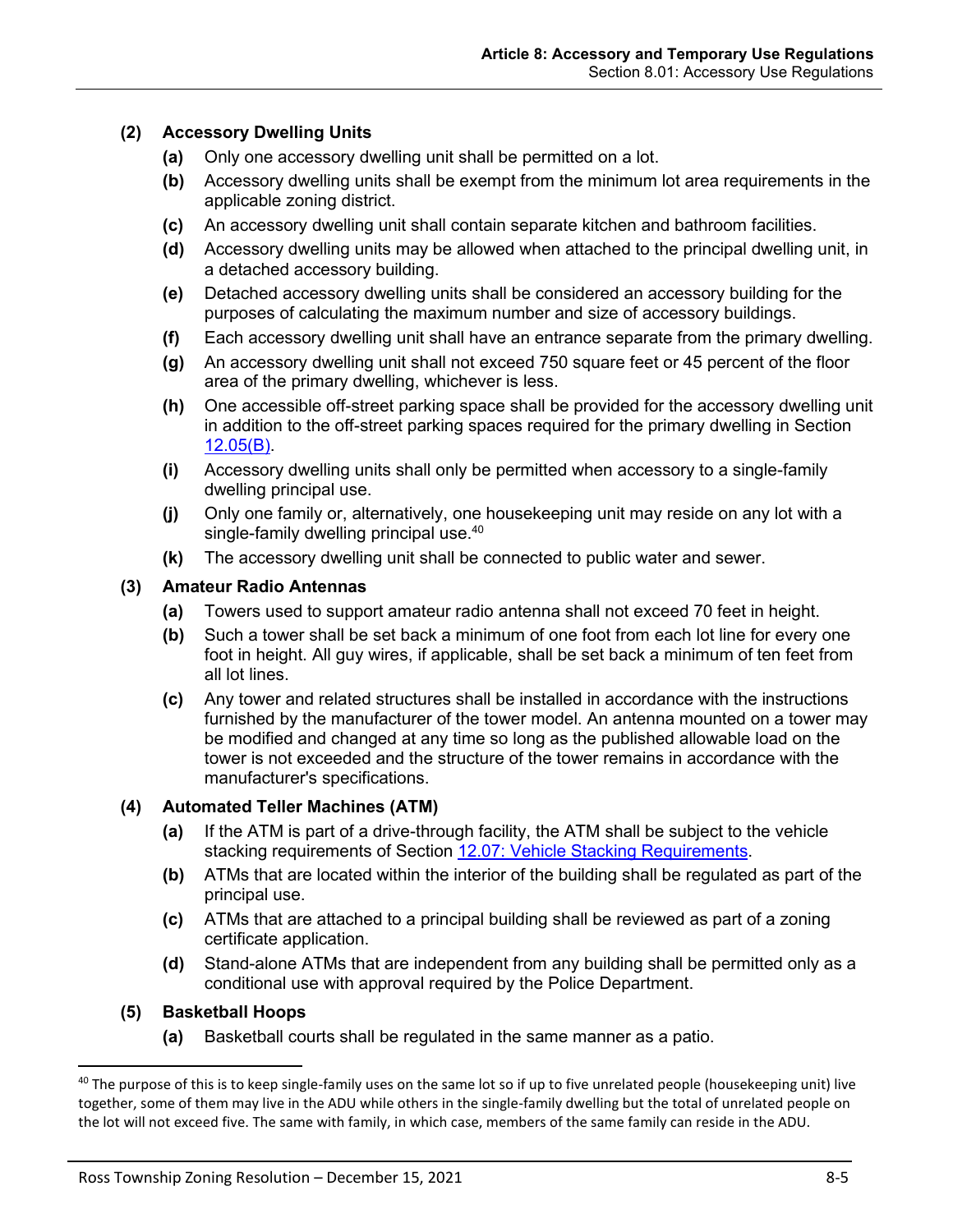**(b)** Movable basketball hoops shall not be located in rights-of-way or be so located as to require play in any right-of-way.

# **(6) Bike and Skateboard Ramps**

Bike ramps and skateboard ramps shall be set back at least 15 feet from all lot lines.

## <span id="page-5-0"></span>**(7) Community Gardens**

- **(a)** Community gardens may be allowed as an accessory use when associated with public or institutional principal use (e.g., religious institution or educational facility).
- **(b)** Community gardens may be located in an open space area if the space is maintained by a homeowners' association.
- **(c)** The owner of the property shall have an established set of operating rules addressing the governance structure of the garden; hours of operation; maintenance and security requirements and responsibilities; and distribution of garden plots.
- **(d)** The name and telephone number of the owner and any person designated as the person in-charge of garden coordination along with a copy of the operating rules shall be kept on file with the Zoning Inspector.
- **(e)** The site shall be designed and maintained so that water and fertilizer will not drain onto adjacent properties.
- **(f)** There shall be no retail sales on site, except for produce grown on the site.
- **(g)** Benches, bike racks, raised/accessible planting beds, picnic tables, seasonal farm stands, garden art, and rain barrel systems may be permitted if the community garden is located on a lot where the principal use of the lot is public, institutional, or commercial.
- **(h)** Fences and walls shall be subject to the provisions of Section 9.04: Fencing, Walls, Hedges, and Similar Structures.

#### <span id="page-5-1"></span>**(8) Detached Accessory Buildings**

The provisions of this section shall apply to any accessory building not identified elsewhere in [Table 8.01-3](#page-3-0) that may include detached garages and carports, detached storage/utility sheds, gazebos, pool houses, and other similar buildings as determined by the Zoning Inspector.

- **(a)** Detached accessory buildings shall only be permitted in the side or rear yard unless it is located on a lot with a minimum lot area of five acres, in which case, the accessory building may be located in the front yard provide it is set back a minimum of 200 feet from the front lot line.
- **(b)** Detached garages and carports shall be served by a paved driveway.
- **(c)** Detached accessory buildings shall be set back a minimum of 30 feet from the front foundation line of the principal building. For the purposes of corner lots, this setback may be reduced to a minimum setback of 10 feet from the side foundation, which is determined to be the foundation that runs along the side of the building, facing the second street.
- **(d)** Detached accessory buildings shall include accessory structures that are enclosed, regardless of the materials used for enclosure including, but not limited to, hoop houses and greenhouses.
- <span id="page-5-2"></span>**(9) Drive-Through Facilities**
	- **(a)** Drive-through facilities shall be subject to the vehicle stacking requirements of Section 12.07: Vehicle Stacking Requirements.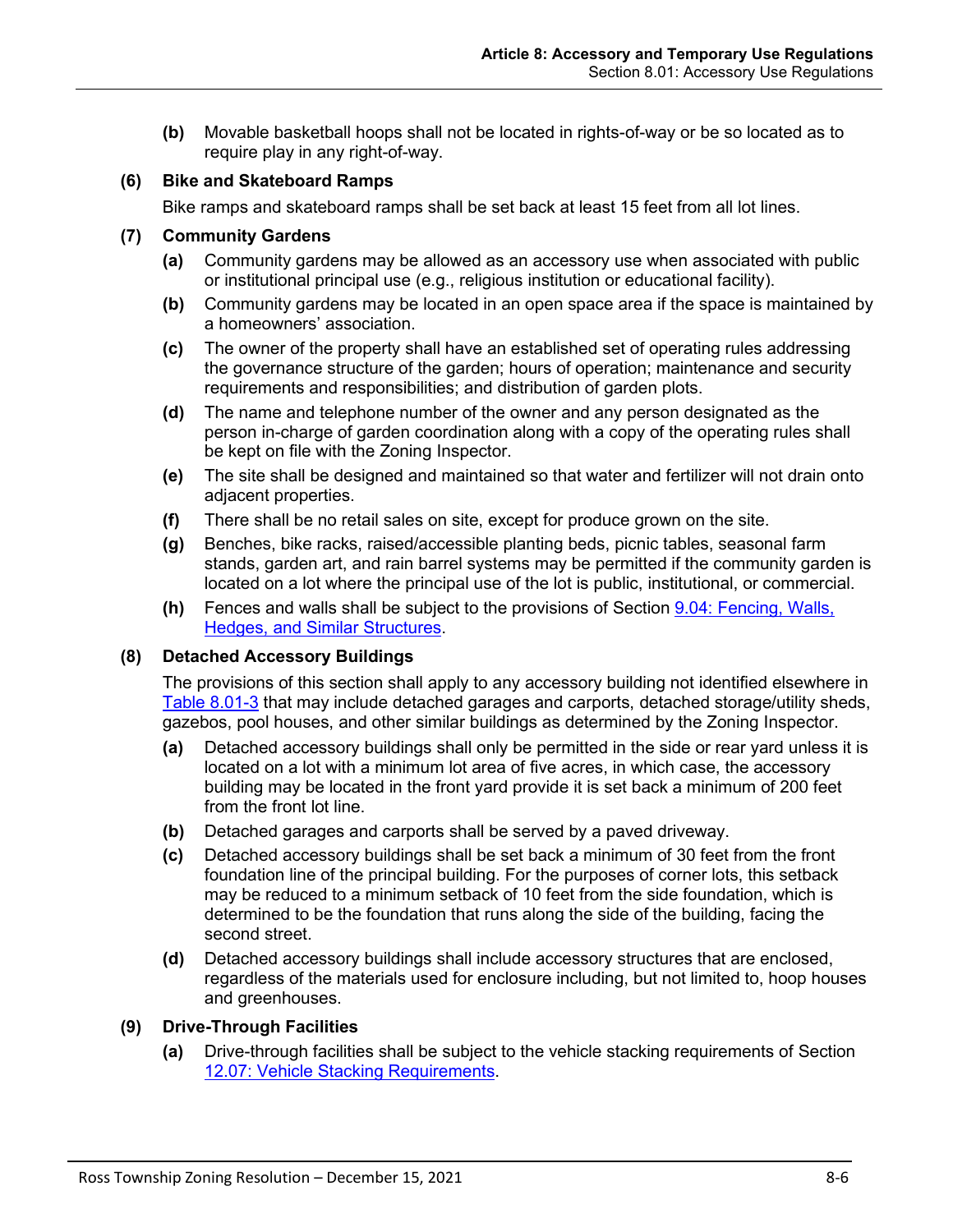- **(b)** Audible electronic devices such as loudspeakers, automobile service order devices, and similar instruments shall be set back a minimum of 200 feet from any residential dwelling unit and shall be subject to all applicable noise resolutions and ordinances.
- **(c)** No service shall be rendered, deliveries made, or sales conducted within the required front yard; customers served in vehicles shall be parked to the sides and/or rear of the principal structure.
- **(d)** All drive-through areas, including but not limited to menu boards, stacking lanes, trash receptacles, loudspeakers, drive up windows, and other objects associated with the drive-through area shall be located in the side or rear yard of a property to the maximum extent feasible, and shall not cross, interfere with, or impede any public right-of-way.

#### <span id="page-6-0"></span>**(10) Farm Markets**

- **(a)** Farm markets may be permitted when they are used in conjunction with any lawful agricultural use pursuant to the ORC and shall be subject to the following standards in addition to any other applicable sections of this resolution:
	- **(i)** A farm market shall only be permitted where 50% or more of the gross income received from the farm market is derived from produce raised on farms owned or operated by the market operator in a normal crop year.
	- **(ii)** The farm market shall be located on the same property where the produce is raised.
	- **(iii)** The structure shall not exceed 800 square feet.
	- **(iv)** The structure and sign shall be set back a minimum of 30 feet from all side and rear lot lines.
	- **(v)** The structure, signs, and required off-street parking shall be located and set back in such a manner as to not create a traffic hazard as determined by the Zoning Inspector.
	- **(vi)** Any signage located on the site shall not be illuminated and shall be subject, where applicable, to the standards of Article 13: Signage Standards.
- **(b)** The sale of any farm produce or goods that do not meet the definition or standards of farm markets in this section may be allowed as part of a temporary use in Section [8.02:](#page-13-1) [Temporary Uses and Structures](#page-13-1) (New).

#### <span id="page-6-1"></span>**(11) Home Occupations**

- **(a)** Home occupations shall be conducted entirely within the dwelling unit.
- **(b)** Home occupations shall not change the character of the residential use and shall not adversely affect the uses permitted in the residential district of which they are a part.
- **(c)** The nature of home occupation as an accessory use relative to its location and conduct of activity is such that the average neighbor, under normal circumstances, would not be aware of its existence.
- **(d)** Any home occupation activities on the property shall be conducted only by persons residing in the dwelling unit and up to one additional employee who does not have to reside in the dwelling. Such employee shall work in the dwelling.
- **(e)** No building or structure shall be used to operate a business, store equipment or supplies used for a business, or serve as a location where employees meet or park prior to going to work off-site but where such employees do not work anywhere on the property.
- **(f)** The maximum floor area the use may cover shall not exceed 25 percent of the total floor area of the dwelling unit.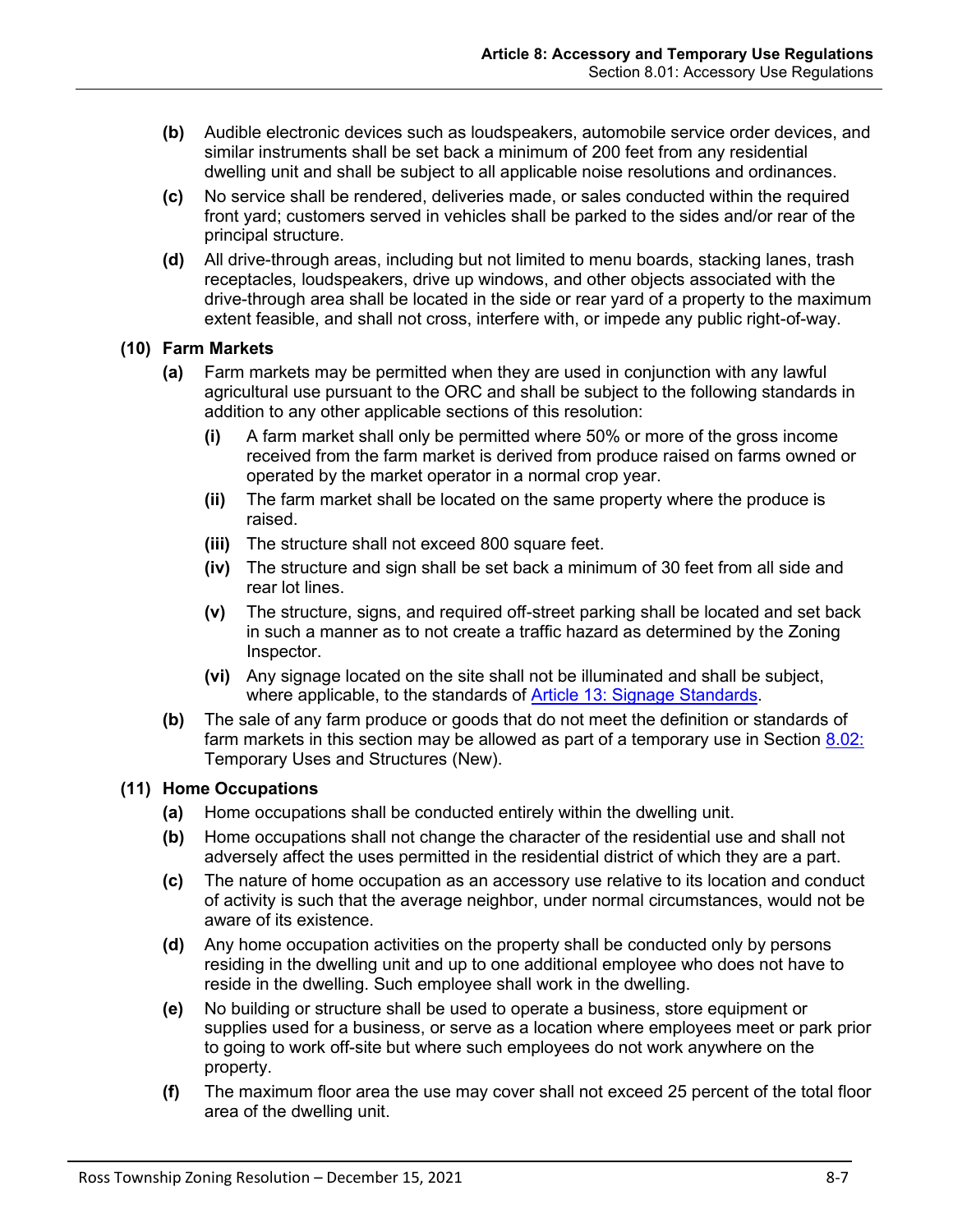- **(g)** Home occupations which provide a service shall not have more than two customers (including those arriving and waiting for service) at any one time.
- **(h)** The storage of all equipment, machinery, supplies, materials, files, and the like, shall be stored completely within the residence or accessory buildings.
- **(i)** Any need for parking generated by the conduct of such home occupation shall be accommodated on off-street parking spaces or areas that are paved for the purpose of parking.
- **(j)** No traffic shall be generated by such home occupation in greater volume than is normally expected for the residential neighborhood.
- **(k)** The following are examples of permitted types of home occupations, all other types of home occupations shall be prohibited:
	- **(i)** Clerical and other similar business services;
	- **(ii)** Instruction in music, dance or other type of teaching with a maximum number of two students at a time;
	- **(iii)** The office of a professional accountant, attorney, broker, consultant, insurance agent, realtor, architect, engineer, sales representative, and similar office-oriented occupations;
	- **(iv)** Artists, sculptors, photographers, and other providers of home crafts;
	- **(v)** Barber shop/beauty salon with a maximum of one chair;
	- **(vi)** Workshops for a tailor, dressmaker, gunsmiths, repair services, and artisans;
	- **(vii)** Caterers with no on-site catering;
	- **(viii)** A licensed massage therapist who provides massage therapy for a maximum of one client at any given time; or
	- **(ix)** Any similar use as determined by the Zoning Inspector.

# <span id="page-7-0"></span>**(12) Nursery Schools or Day Care Centers (Children or Adults)**

Nursery schools or day care centers may only be permitted as accessory uses to permitted and conforming nonresidential uses including places of worship and educational institutions. Such use shall be located within the principal building.

#### <span id="page-7-1"></span>**(13) Outdoor Dining**

- **(a)** Outdoor dining areas shall be located along a sidewalk adjacent to the principal building or between the principal building and parking areas. Outdoor dining areas shall not be located in such a manner as to require customers and employees to cross driveways or parking areas to go between the café/food service areas and the principal building.
- **(b)** A minimum of five feet of clear walking space shall be maintained on the sidewalk for pedestrian traffic.
- **(c)** Umbrellas and awnings that shelter diners from the elements shall be secured so as not to create a hazard in windy conditions.
- **(d)** Enclosing outdoor dining areas either by a permanent roof or to expand the existing structure shall meet all the requirements of a building within the applicable zoning district and shall require the issuance of a new zoning certificate.
- **(e)** Any roof designed to cover patrons, including roofs over areas for waiting, smoking, etc., shall be structurally attached to the principal building and permanent in nature.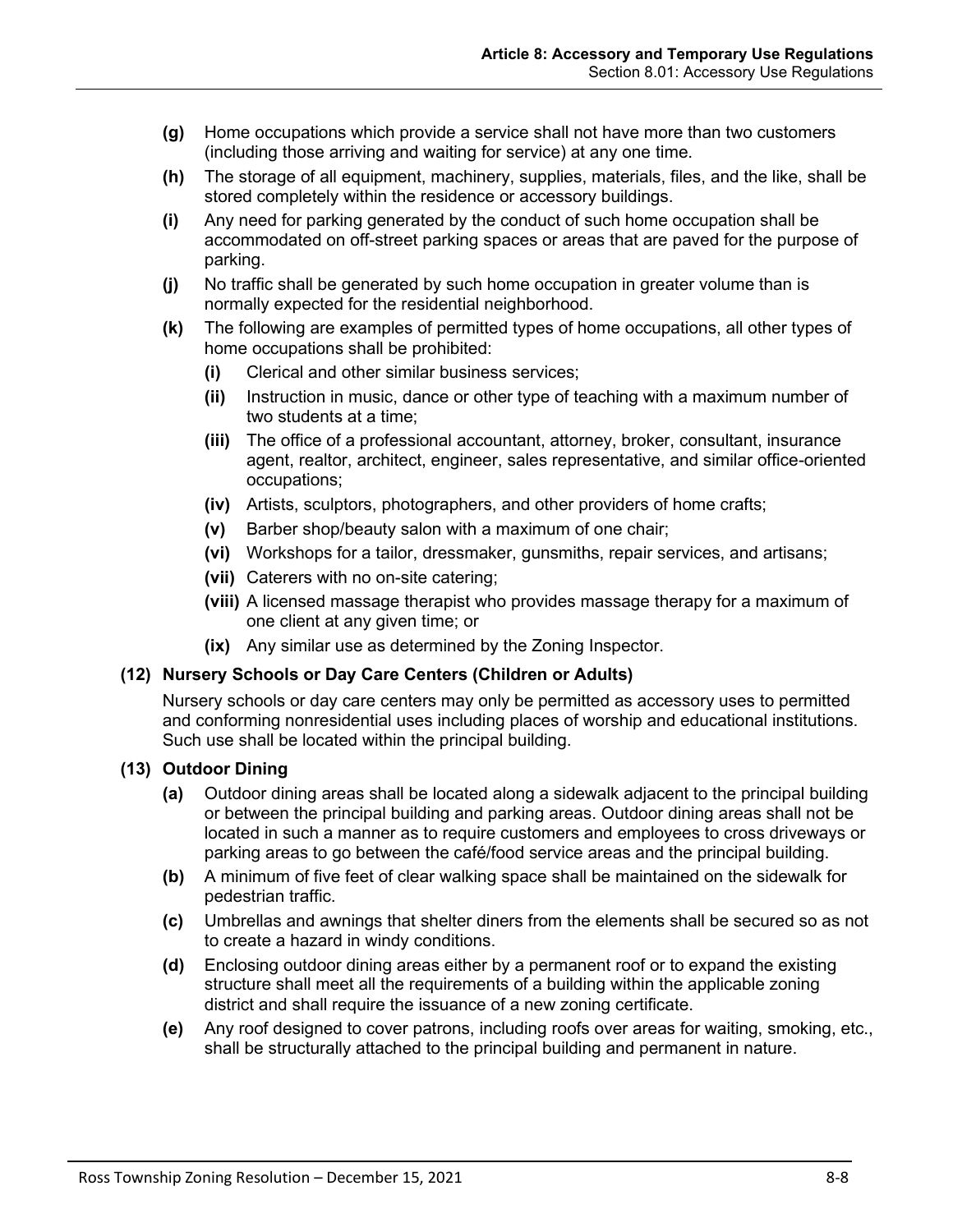# <span id="page-8-0"></span>**(14) Outdoor Displays or Sales**

Facilities for outdoor display or sales (e.g., garden supply sales, news and flower stands, and similar uses) that are accessory to another principal use may be permitted upon compliance with the following:

- **(a)** Outdoor display and sales areas shall require the issuance of a zoning certificate. Such uses shall not be placed within the street right-of-way, within an interior drive, or in a location which will interfere with vehicle sight distance.
- **(b)** Outdoor displays and sales shall be related to the principal use of the site and shall clearly be accessory and incidental to the principal use. Outdoor displays and sales shall be prohibited when the principal building is vacant.
- **(c)** Any outdoor displays or sales not related to the principal use shall be regulated as a temporary outdoor sale in accordance with Section [8.02: Temporary Uses and](#page-13-1)  [Structures](#page-13-1) (New).
- **(d)** Outdoor display and sales areas may be permitted provided that the merchandise is displayed along the sidewalk or walkway adjacent to the building.
- **(e)** Outdoor display and sales areas may also be permitted in any side or rear yard.
- **(f)** In all cases, any areas designated for outdoor display or sales shall be set back a minimum of 25 feet from any adjacent residential lot.
- **(g)** The placement of the use shall not result in the reduction of the number of parking spaces required to serve the principal uses on the site.
- **(h)** The placement of the merchandise shall not interfere with pedestrian movement on any sidewalk or walkway. A minimum of five feet of the sidewalk or walkway shall be clear of merchandise to allow for safe pedestrian movement.
- **(i)** The outdoor display and sales areas shall be maintained in good order and appearance.
- **(j)** A specific schedule of operation shall be filed and approved as part of the submitted application.
- **(k)** The outdoor display and sale of goods and products shall be limited to those goods and products that a customer can pick up and carry into the building for purchase. Larger items may be displayed for sale if in compliance with the outdoor storage requirements of Section  $8.01(E)(15)$ .

#### <span id="page-8-1"></span>**(15) Outdoor Storage and Bulk Sales**

Outdoor storage and bulk sale activities that are accessory to another principal use may be permitted upon compliance with the following:

- **(a)** The outdoor storage of goods shall be prohibited on vacant lots.
- **(b)** The outdoor storage of materials shall include the storage of goods, materials, or products associated with the principal use.
- **(c)** Areas devoted to outdoor storage shall be located in the side and rear yard only and shall comply with the building setbacks set forth in the applicable zoning district. Outdoor storage may also be located in the front yard when placed on a sidewalk area located within ten feet of the front façade of the principal building.
- **(d)** No outdoor storage area shall be permitted to occupy or interfere with traffic circulation, required parking areas, sidewalks, or pedestrian access.
- **(e)** The area of the lot devoted to outdoor storage of goods and merchandise shall not exceed 20 percent of the ground floor area of the principal building.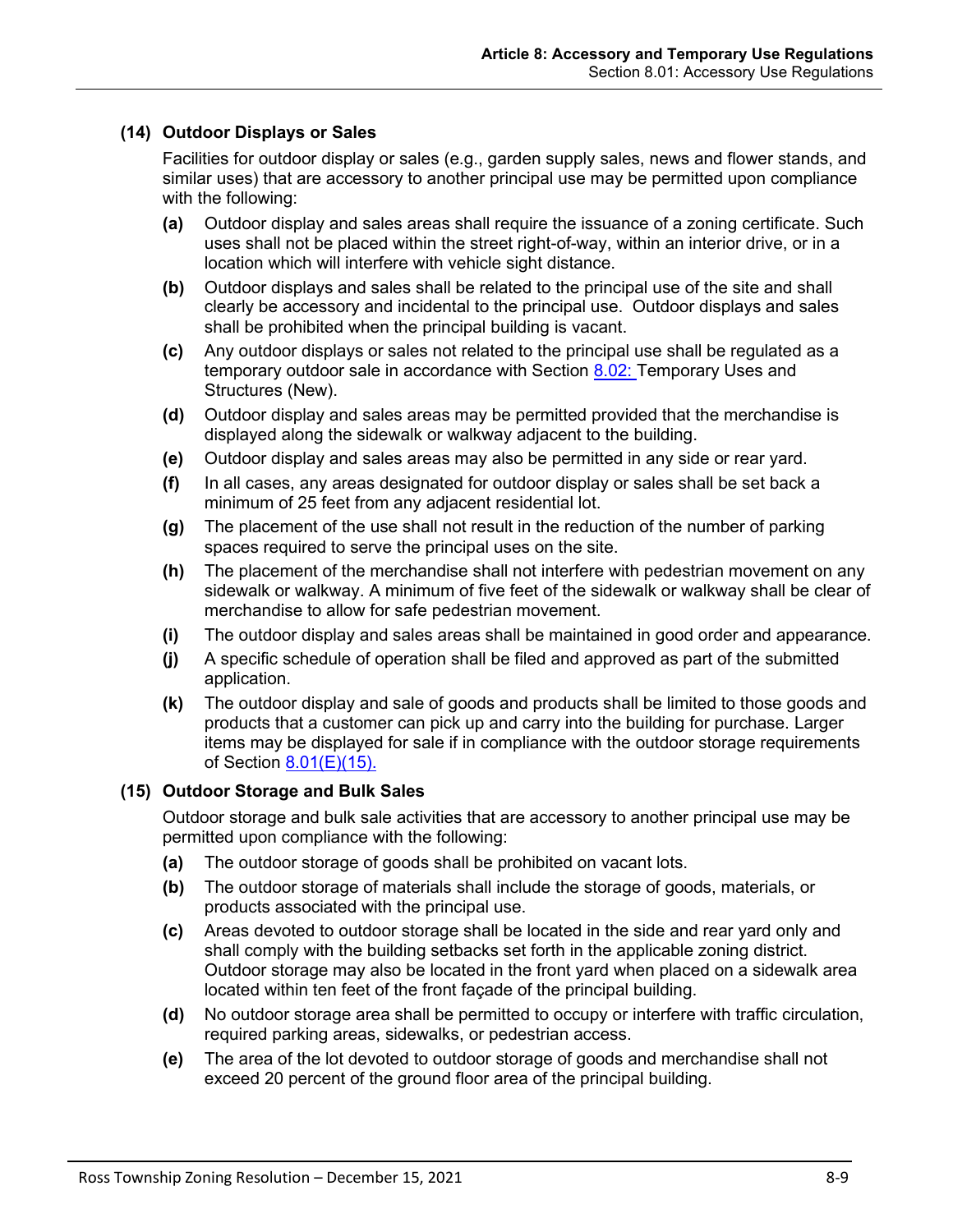- **(f)** Areas devoted to outdoor storage shall be paved with asphalt or concrete and free of dust.
- **(g)** The outdoor storage area may also be used for a sales area for the related principal use.
- **(h)** In all cases, any areas designated for outdoor storage areas shall be set back a minimum of 50 feet from any adjacent residential lot.
- **(i) Screening**
	- **(i)** All aspects of outdoor operations including outdoor storage of goods and materials shall be enclosed with a solid wall or fence, including solid gates. The wall or fence shall have a height tall enough to conceal all materials therein from the view of any observer standing at the grade level at an abutting residential district line or a public street. However, in no case shall the height of the fence or wall be less than six feet.
	- **(ii)** If the wall or fence needs to exceed eight feet in height to conceal the storage of materials, such wall or fence shall be constructed of materials similar to the principal building so that it appears to be an extension of the principal structure.
	- **(iii)** All materials shall be stored in such a fashion as to be accessible to fire-fighting equipment at all times.
	- **(iv)** Outdoor storage of materials shall not include a junkyard or similar storage.

# <span id="page-9-0"></span>**(16) Outdoor Vending Machines and Drop Boxes**

**(a)** No such use or facility shall be placed within the street right-of-way, within an interior drive, or in a location which will interfere with required site visibility requirements (See Section 0: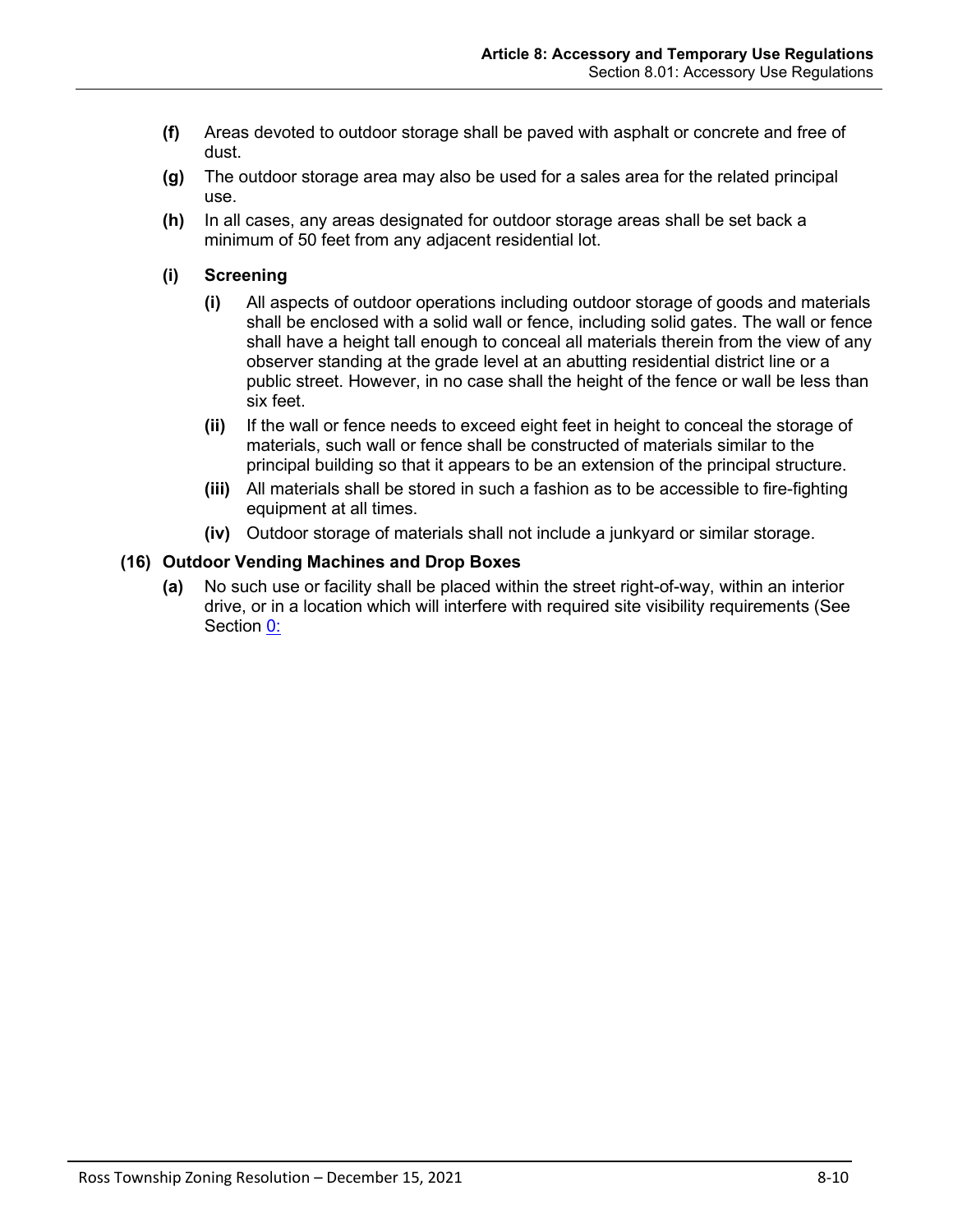- **(b)** Height Limit at Street Corners (Traffic Safety Visibility Triangle).).
- **(c)** The placement of the facility shall not result in the reduction of the number of parking spaces below the number of spaces required for the principal use by this resolution.
- **(d)** The facility or equipment shall be maintained in good operating order and appearance. Materials shall not be permitted to accumulate around any drop box and the owner shall be responsible for regular pick up of items.
- **(e)** Vending machines shall only be placed along the façade of the principal building. See [Figure 8.01-A.](#page-10-2)



*Figure 8.01-A: The above is an image of a vending machine that is appropriately located along the façade of the building.*

- <span id="page-10-2"></span>**(f)** Drop boxes shall only be permitted in the side or rear yard.
- **(g)** A maximum of one drop box and two vending machines are permitted on any single lot. One additional drop box and one vending machine shall be permitted on a lot for each two acres of lot area in excess of an initial two-acre lot. This limitation on the number of boxes or machines shall not apply to dumpsters outside of the building or vending machines located within the building.
- **(h)** Signage shall be limited to a maximum of six square feet on each vending machine and drop box and shall not count toward the sign area allowed in Section <>.
- **(i)** The township shall have the authority to place more than one drop box on a single lot when providing recycling services to the general public.

#### <span id="page-10-0"></span>**(17) Playsets, Treehouses and Trampolines**

Playsets, treehouses, and trampolines shall be permitted in any rear yard, without a zoning certificate provided that the use is less than 200 square feet. Any use that has a larger footprint or that is an enclosed structure shall be regulated as a detached accessory building in accordance with Section  $8.01(E)(8)$ .

#### <span id="page-10-1"></span>**(18) Porches, Decks, and Patios**

- **(a)** Porches or decks that are enclosed with a roof and with walls or siding including, but not limited to, screening or other materials shall be considered an integral part of the principal building and shall meet the setback requirements for principal buildings in the applicable zoning district.
- **(b)** Any enclosure shall be constructed of traditional, permanent materials (e.g., no tarps or fabric covers other than traditional screening material used for screened-in porches).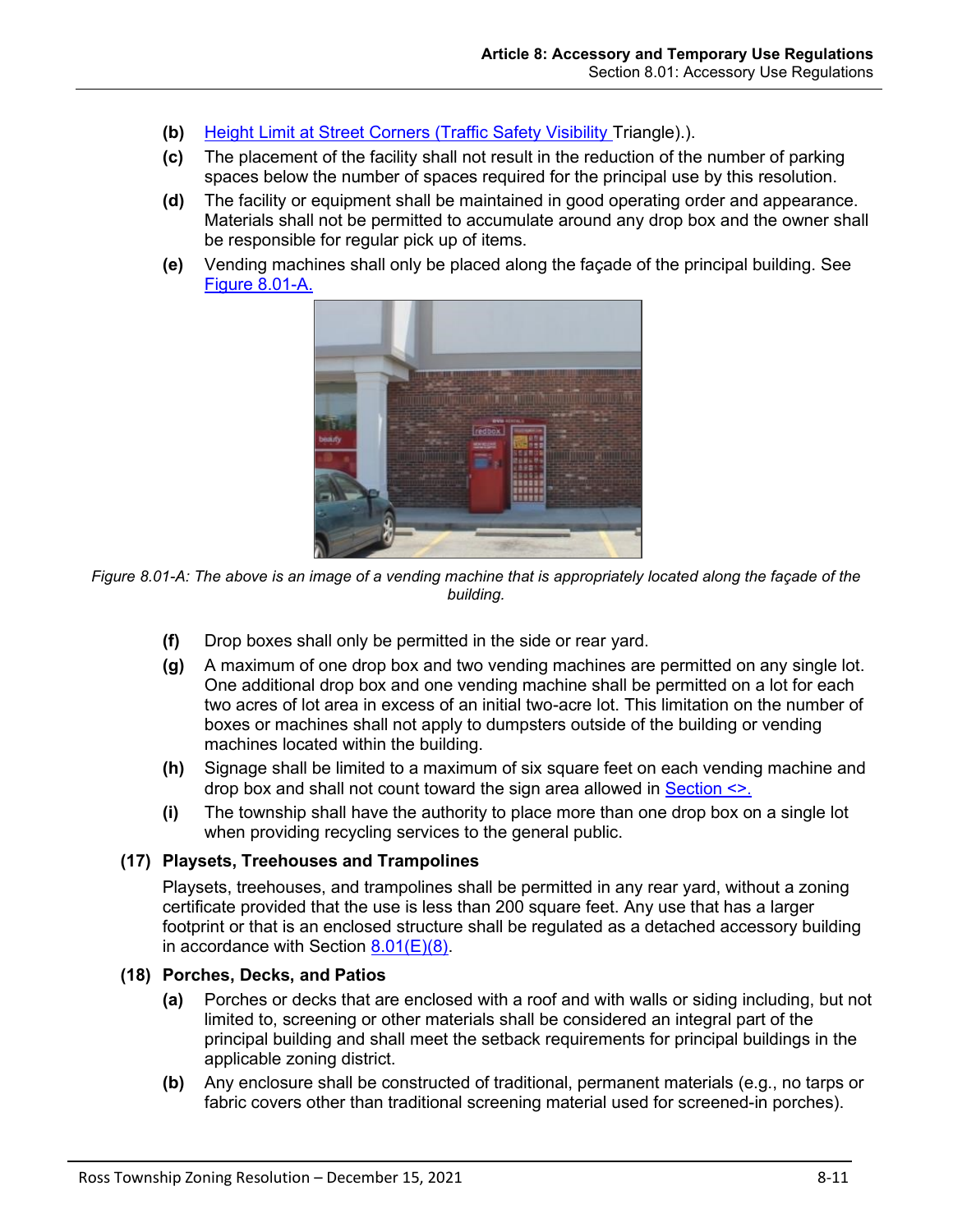- **(c)** The enclosure of a previously unenclosed porch or deck shall require the approval of a zoning certificate.
- **(d) Decks**
	- **(i)** Decks shall require a zoning certificate and shall be permitted in all yards subject to the standards of this section.
	- **(ii)** Decks shall comply with the side yard setbacks for principal buildings in the applicable zoning district.
	- **(iii)** Decks are permitted in the front yard provided they are attached to the principal building and are designed so the walking surface is no higher than the floor height of the first floor of the building. In such case, the decks may encroach into the required front yard in the same manner as a porch.
	- **(iv)** Decks in the side or rear yards that are attached to the principal building and have a walking surface mounted more than 18 inches feet above the ground at any point shall not extend more than 30 feet from the façade of the principal building. Such decks shall be set back a minimum of 25 feet from the rear lot line.
	- **(v)** All other decks in the side or rear yard, including decks not attached to a building, shall be set back a minimum of 10 feet from the rear lot line. Such decks shall not have a walking surface that exceeds two feet above grade and shall not exceed eight feet in height as measured from the ground at the base of the deck supports to the top of any railing or other elements of the deck.
	- **(vi)** Any deck railing that is located more than eight feet above the ground shall not be solid and shall be constructed of railing to maintain a minimum of 50 percent opacity.
	- **(vii)** If a pergola, gazebo, or other roofed structure is attached to a deck but not attached to the principal building, then the pergola, gazebo, or roofed structure shall still be subject to the setbacks required for decks.
	- **(viii)** Decks may include stairways to the ground or other decks.
- **(e) Porches**
	- **(i)** Porches shall require a zoning certificate and shall be permitted in all yards.
	- **(ii)** Any area of a porch that has a walking surface mounted more than three feet above the ground shall comply with the side and rear yard setbacks for principal buildings in the applicable zoning district. Such porches may extend ten feet into the required front yard provided it shall maintain a minimum setback of 10 feet from the front lot line.
	- **(iii)** Unenclosed porches that do not have a walking surface that exceeds more than three feet in height above the ground may encroach into any yard as provided for in Section  $5.05(A)(3)$ .
- **(f) Patios**
	- **(i)** Patios shall not require a zoning certificate but shall be in compliance with all applicable standards.
	- **(ii)** Patios may extend ten feet into the required front yard provided it shall maintain a minimum setback of 10 feet from the front lot line.
	- **(iii)** Patios may encroach into any yard as provided for in Section 5.05(A)(3).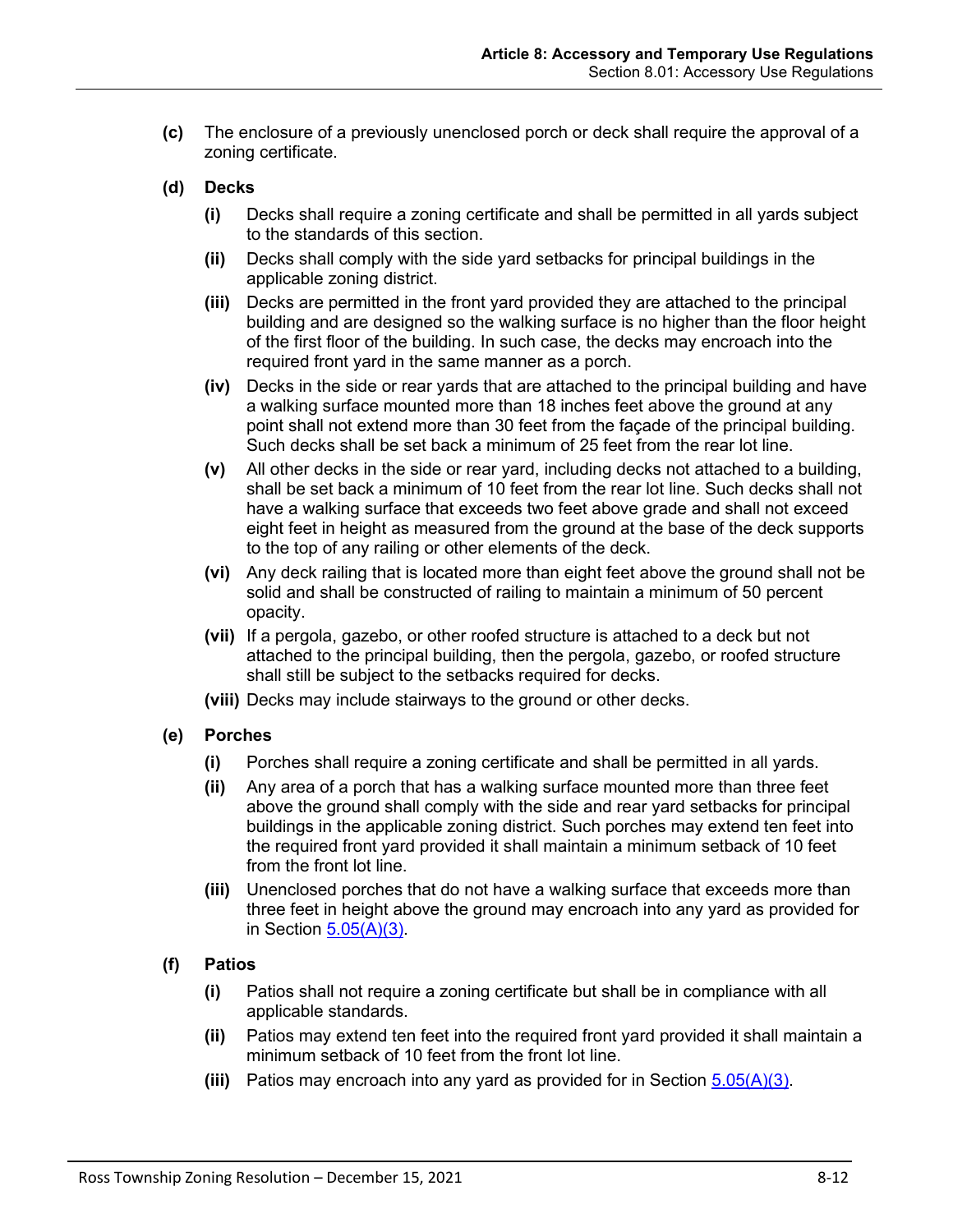**(iv)** If a pergola, gazebo, or other roofed structure is attached to a patio but not attached to the principal building, then the pergola, gazebo, or roofed structure shall be regulated as a detached accessory structure in accordance with Section [8.01\(D\).](#page-1-2)

# <span id="page-12-0"></span>**(19) Satellite Dishes**

- **(a)** Satellite dishes of one meter in diameter or less shall be exempt from the provisions of this section on accessory uses and shall not require a zoning certificate. To the maximum extent possible, the dish should be located in the side or rear yard.
- **(b)** Dishes that exceed one meter in diameter shall only be permitted in a nonresidential zoning district if approved as a conditional use. Such dish shall only be permitted in a rear yard.

#### <span id="page-12-1"></span>**(20) Short-Term Rental**

- **(a)** One off-street parking space shall be required for each bedroom that is leased or rented to individual groups beyond the full-time owner or occupant of the residence. This shall be in addition to the number of off-street parking spaces required for the residential use in Section <>.
- **(b)** If the entire dwelling is leased or rented to one group and no one permanently resides at the dwelling, no additional off-street parking is required beyond what is required for the residential use.
- **(c)** In all cases, any parking required to accommodate the short-term rental in accordance with this section shall be accommodated off-street, on the same lot as the short-term rental.

#### <span id="page-12-2"></span>**(21) Solar Panels**

- **(a)** Freestanding solar panels shall be limited to a maximum height of 10 feet. Such freestanding solar panels shall be located in the rear yard where they shall be set back a minimum of 25 feet and shall not cover more than 200 square feet in lot area.
- **(b)** Roof-mounted solar panels on the front side of a roof facing a street shall be flushmounted to the roof.
- **(c)** Roof-mounted solar panels that do not face a street may be mounted flush or at an angle to the roof but shall not exceed 36 inches in height from the roof plane as measured from the roof plane to the furthest point of the solar panel.
- **(d)** Roof-mounted solar panels shall require a zoning certificate or may be reviewed as part of the zoning certificate for the principal building.

#### <span id="page-12-3"></span>**(22) Swimming Pools**

- **(a)** Any man-made receptacle for water having a water surface area of more than 100 square feet and a depth greater than 18 inches shall be regulated as a swimming pool for the purpose of this resolution, including hot tubs and spas, and shall be subject to the following restrictions:
	- **(i)** The edge of any pool or pond shall be set back a minimum of 10 feet from all lot lines.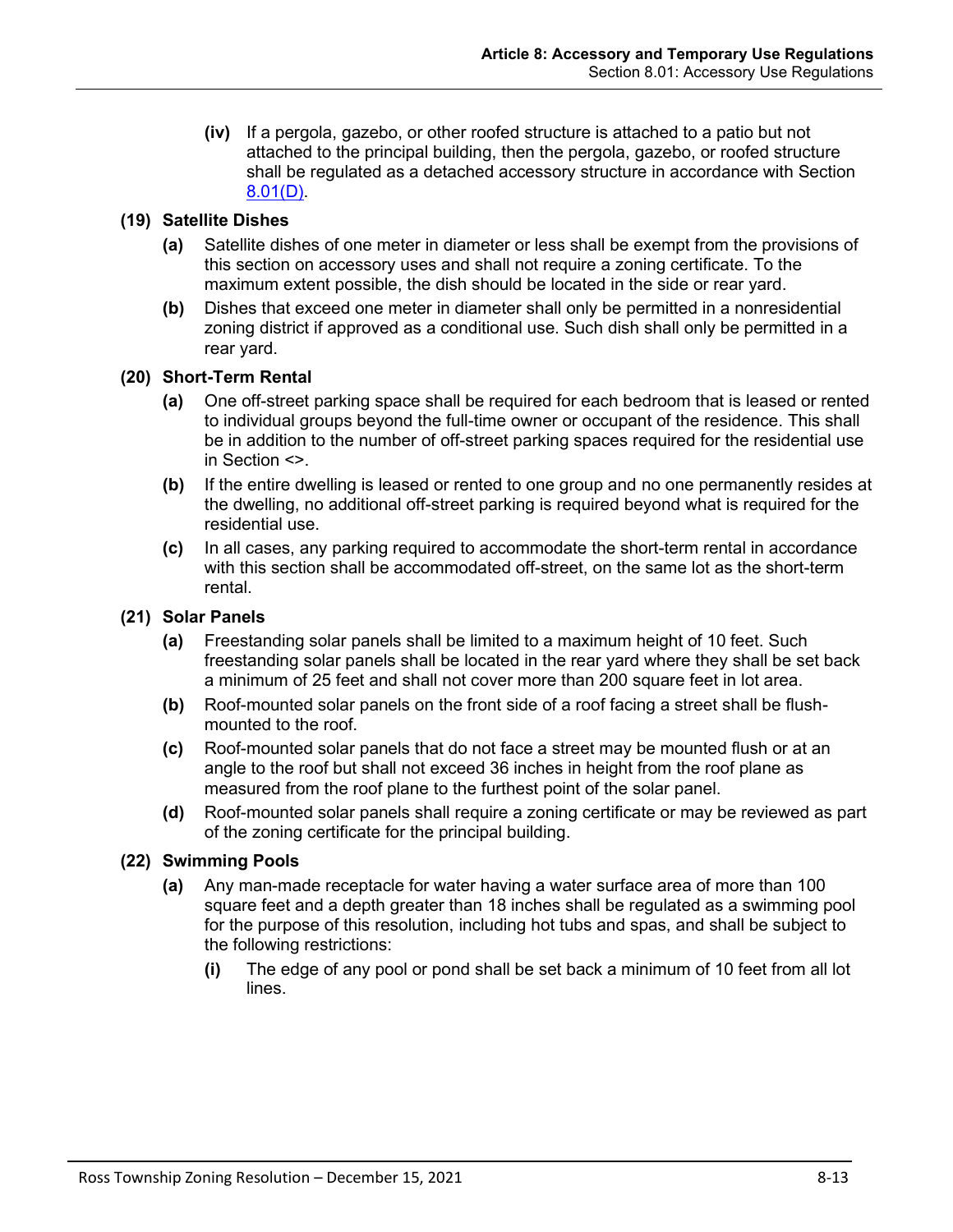- **(ii)** Every pool subject to these provisions shall be completely surrounded by a fence or wall with a minimum height of four feet and a maximum height of six feet. Such a fence or wall shall be constructed so as to have no openings, holes, or gaps larger than four inches in any dimension, except for doors or gates, which shall be equipped with suitable locking devices to prevent unauthorized intrusion. An accessory building may be used in or as part of the enclosure. The height shall be measured from the grade to the top of the fence or wall, measured vertically.
- **(iii)** Above-ground pools with vertical surfaces of at least four feet in height shall not be required to have fences, walls, or gates except in areas where access may be gained to the pool.
- **(iv)** The only pools that are permitted as accessory uses in nonresidential districts shall be those that are accessory to an existing residential dwelling or accessory to a permitted hotel or motel. Any other pools shall be located inside the principal dwelling.
- **(v)** The excavation, construction, plumbing, and electrical requirements, inspection, and other safety facilities shall be regulated by the county codes.

## **(vi) Temporary Portable Swimming Pools for Summer Use Only**

- **A.** "Summer use only" means the pool cannot be erected before May 1st and must be dismantled by October 1<sup>st</sup> of each year. If a temporary portable pool is left up beyond the above-mentioned dates it becomes a permanent pool and the rules for permanent above ground pools shall apply.
- **B.** The edge of the pool shall be set back a minimum of 10 feet from all lot lines.
- **C.** A zoning certificate shall not be required for a temporary portable swimming pool provided it complies with the provisions of this subsection.
- **(b)** Hot tubs shall be set back a minimum of 10 feet from all lot lines.
- **(c)** If a pool or hot tub meets the manufacturer's child proofing regulation, such pool or hot tubs shall be exempt from the fencing required by this section.
- **(d)** An above-ground pool or hot-tub shall not be located on a surface (e.g., ground, patio, deck, or other surface) that will result in a water surface that is more than six feet above the natural grade of the ground surrounding the pool.
- **(e)** All permanent plumbing or electrical equipment related to the pond, swimming pool, or hot tub, except underground wiring or pipes, shall meet the setbacks of this section.

# <span id="page-13-0"></span>**(23) Type-B Day Care Homes (1-6 Children)**

Type-B day care homes shall be permitted as an accessory use to any single-family dwelling.

### <span id="page-13-1"></span>8.02 TEMPORARY USES AND STRUCTURES (NEW)

#### **(A) Purpose**

This section allows for the establishment of certain temporary uses and structures of limited duration, provided that such uses and structures do not negatively affect adjacent properties, and provided that such uses or events are discontinued upon the expiration of a set time period. Temporary uses and structures shall not involve the construction or alteration of any permanent building or structure.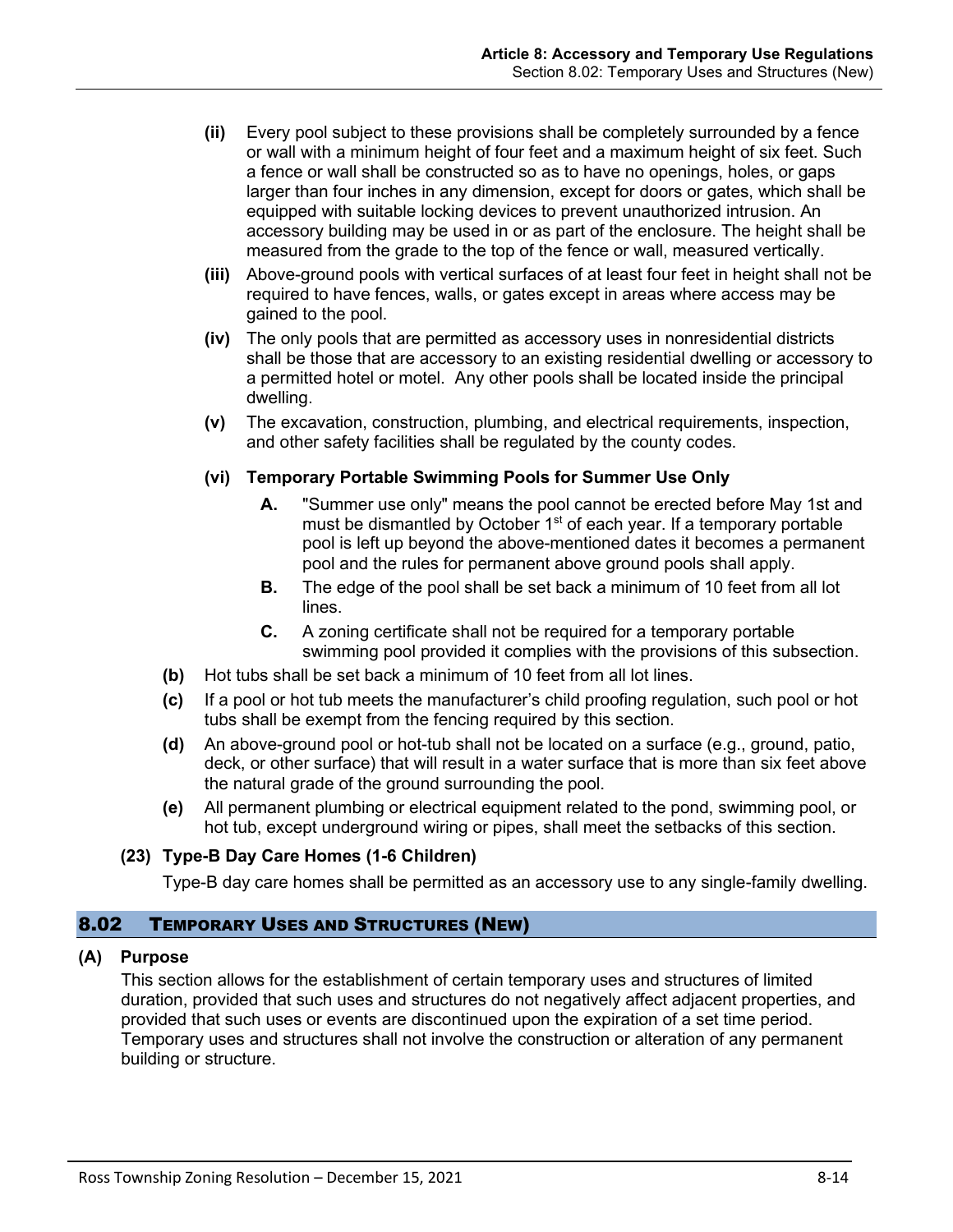# **(B) Permitted Temporary Uses and Structures**

**(1)** [Table 8-4](#page-14-0) summarizes permitted temporary uses and structures and any general or specific standards that apply. Temporary uses or structures not listed in the table are prohibited in the township.

<span id="page-14-0"></span>

| <b>TABLE 8-4: TEMPORARY USES AND STRUCTURES</b>                                                                       |                                              |                                          |  |  |  |  |
|-----------------------------------------------------------------------------------------------------------------------|----------------------------------------------|------------------------------------------|--|--|--|--|
| <b>Temporary Uses and Structures</b>                                                                                  | <b>Zoning Certificate</b><br><b>Required</b> | <b>Additional</b><br><b>Requirements</b> |  |  |  |  |
| <b>Construction Trailers</b>                                                                                          | No                                           | 8.02(D)(1)                               |  |  |  |  |
| Portable Storage Units, Construction Dumpsters,<br>and Portable Toilet Facilities for Construction<br><b>Purposes</b> | No                                           | 8.02(D)(2)                               |  |  |  |  |
| Real Estate Sales/Model Homes                                                                                         | Yes                                          | 8.02(D)(3)                               |  |  |  |  |
| Seasonal Agricultural Sales                                                                                           | Yes                                          | 8.02(D)(4)                               |  |  |  |  |
| <b>Temporary Special Events</b>                                                                                       | Yes                                          | 8.02(D)(5)                               |  |  |  |  |

**(2)** [Table 8-4](#page-14-0) establishes whether the temporary use requires a zoning certificate in accordance with Section <>

#### **(C) General Standards Applicable to All Temporary Uses and Structures**

- **(1)** All temporary uses and structures shall be reviewed in accordance with this section and all other applicable sections of this zoning resolution.
- **(2)** All temporary uses and structures shall:
	- **(a)** Not be detrimental to property or improvements in the surrounding area or to the public health, safety, or general welfare;
	- **(b)** Be compatible with the principal uses taking place on the site;
	- **(c)** Not have substantial adverse effects or noise impacts on nearby residential neighborhoods;
	- **(d)** Not include permanent alterations to the site;
	- **(e)** Not maintain temporary signs associated with the use or structure after the activity ends;
	- **(f)** Not violate the applicable conditions of approval that apply to a site or use on the site;
	- **(g)** Not interfere with the normal operations of any permanent use located on the property; and
	- **(h)** Contain sufficient land area to allow the temporary use, structure, or special event to occur, as well as adequate land to accommodate the parking and traffic movement.
- **(3)** Temporary tents and seasonal covers are prohibited with the exception that a temporary tent may be permitted as part of a special event. See Section 8.02: Temporary Uses and [Structures.](#page-13-1)

#### <span id="page-14-1"></span>**(D) Use-Specific Standards**

#### **(1) Construction Trailers**

- **(a)** Construction trailers shall be located on the same site or in the same development as the related construction.
- **(b)** Construction trailers shall be used in conjunction with development subject to valid building permit and zoning certificate.
- **(c)** Construction trailers shall be removed from the site upon completion of construction.
- **(d)** Construction trailers shall also be removed from the site if construction is abandoned or halted for six or more consecutive months.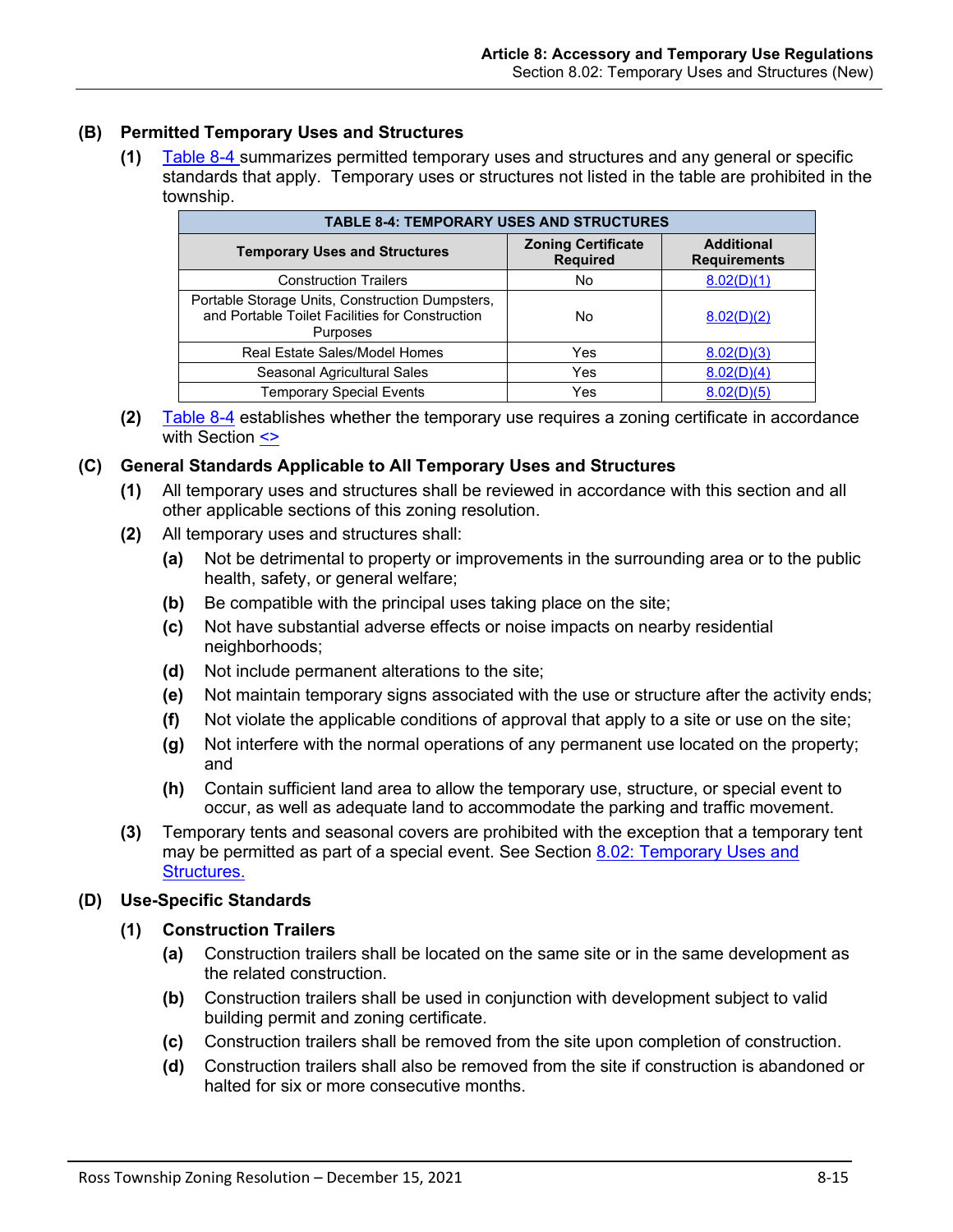## <span id="page-15-0"></span>**(2) Portable Storage Units, Construction Dumpsters, and Portable Toilet Facilities for Construction Purposes**

- **(a)** Portable storage units shall only be permitted for the following situations:
	- **(i)** For storage at a nonresidential construction site for a period not to exceed 90 consecutive days;
	- **(ii)** When necessary to facilitate clean up and/or restoration activities resulting from a fire or natural disaster to a building or structure for a period not to exceed 180 consecutive days;
	- **(iii)** When the occupant of the property is relocating for a period not to exceed 30 consecutive days; or
	- **(iv)** For storage on any lot in a nonresidential zoning district for a period not to exceed 30 consecutive days up to two times per calendar year.
- **(b)** Up to one construction dumpster and one portable toilet facility shall be permitted during the construction of any lawful structure in any zoning district, provided the dumpster and portable toilet facility are removed upon completion of the improvements. Additional dumpsters shall be allowed where a demolition permit has been approved by the county.
- **(c)** In residential districts, any construction dumpster or portable toilet facility that is not located on a paved surface shall be set back a minimum of 10 feet from all adjacent lot lines.
- **(d)** Only one portable storage unit shall be permitted on a single lot at any one time.
- **(e)** Portable storage units, construction dumpsters, and portable toilet facilities, shall not be placed in the public road right-of-way unless a permit is approved, and shall not block sidewalks, fire lanes, or bike paths.
- **(f)** Portable storage units, construction dumpsters, and portable toilet facilities must be placed and kept on a hard surface at all times.
- **(g)** No part or former part of a semi-trailer or trailer shall be utilized as a portable storage unit or permanent accessory structure in any zoning district. A trailer or semi-trailer with all wheels and tires and valid license may be utilized as a portable storage unit, but shall conform to all requirements for portable storage units.
- **(h)** Portable storage units, construction dumpsters, and portable toilet facilities shall be allowed on pave driveways in the front yard or shall otherwise be located in the side or rear yard.
- **(i)** Portable storage units, construction dumpsters, and portable toilet facilities shall not be connected to any utility.

#### <span id="page-15-1"></span>**(3) Real Estate Sales Office/Model Home**

One temporary real estate sales office or model home per builder or developer shall be permitted in a section or phase of a new residential or nonresidential development, provided that the use:

- **(a)** Is located on a lot approved as part of the subject development;
- **(b)** Is operated by a developer or builder active in the same phase or section where the use is located; and